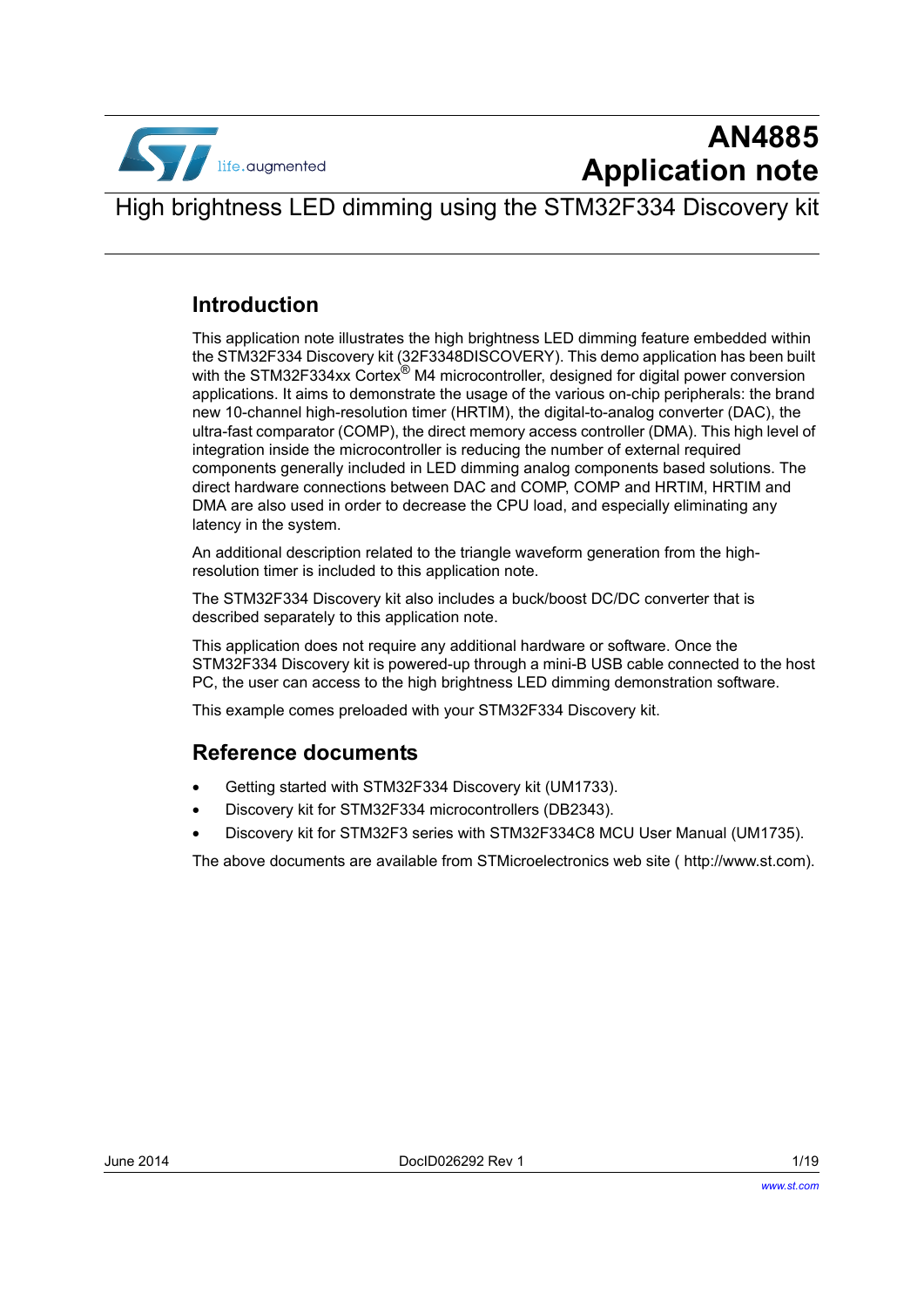## **Contents**

| 1              |     |                                                                |  |  |  |
|----------------|-----|----------------------------------------------------------------|--|--|--|
|                | 1.1 |                                                                |  |  |  |
|                | 1.2 |                                                                |  |  |  |
|                | 1.3 |                                                                |  |  |  |
|                | 1.4 |                                                                |  |  |  |
|                |     | 1.4.1                                                          |  |  |  |
|                |     | 1.4.2                                                          |  |  |  |
|                |     | 1.4.3                                                          |  |  |  |
|                |     | 1.4.4                                                          |  |  |  |
|                |     | High brightness LED current regulation soft start  10<br>1.4.5 |  |  |  |
|                |     | 1.4.6                                                          |  |  |  |
|                |     | 1.4.7                                                          |  |  |  |
| $\overline{2}$ |     |                                                                |  |  |  |
|                | 2.1 | STM32F334xx peripherals used by the application  14            |  |  |  |
| 3              |     |                                                                |  |  |  |
|                | 3.1 |                                                                |  |  |  |
| 4              |     |                                                                |  |  |  |
| 5              |     |                                                                |  |  |  |

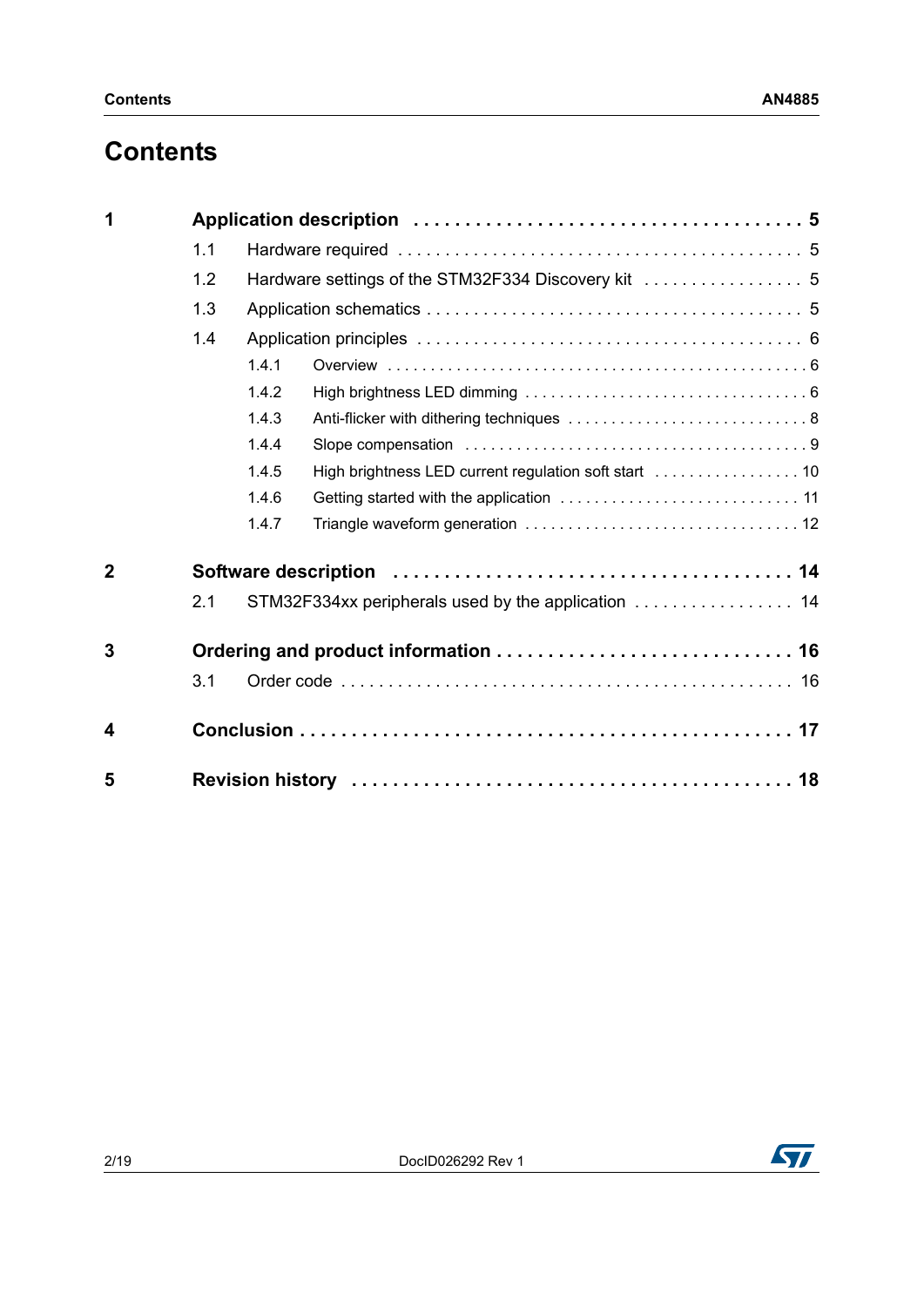## **List of tables**

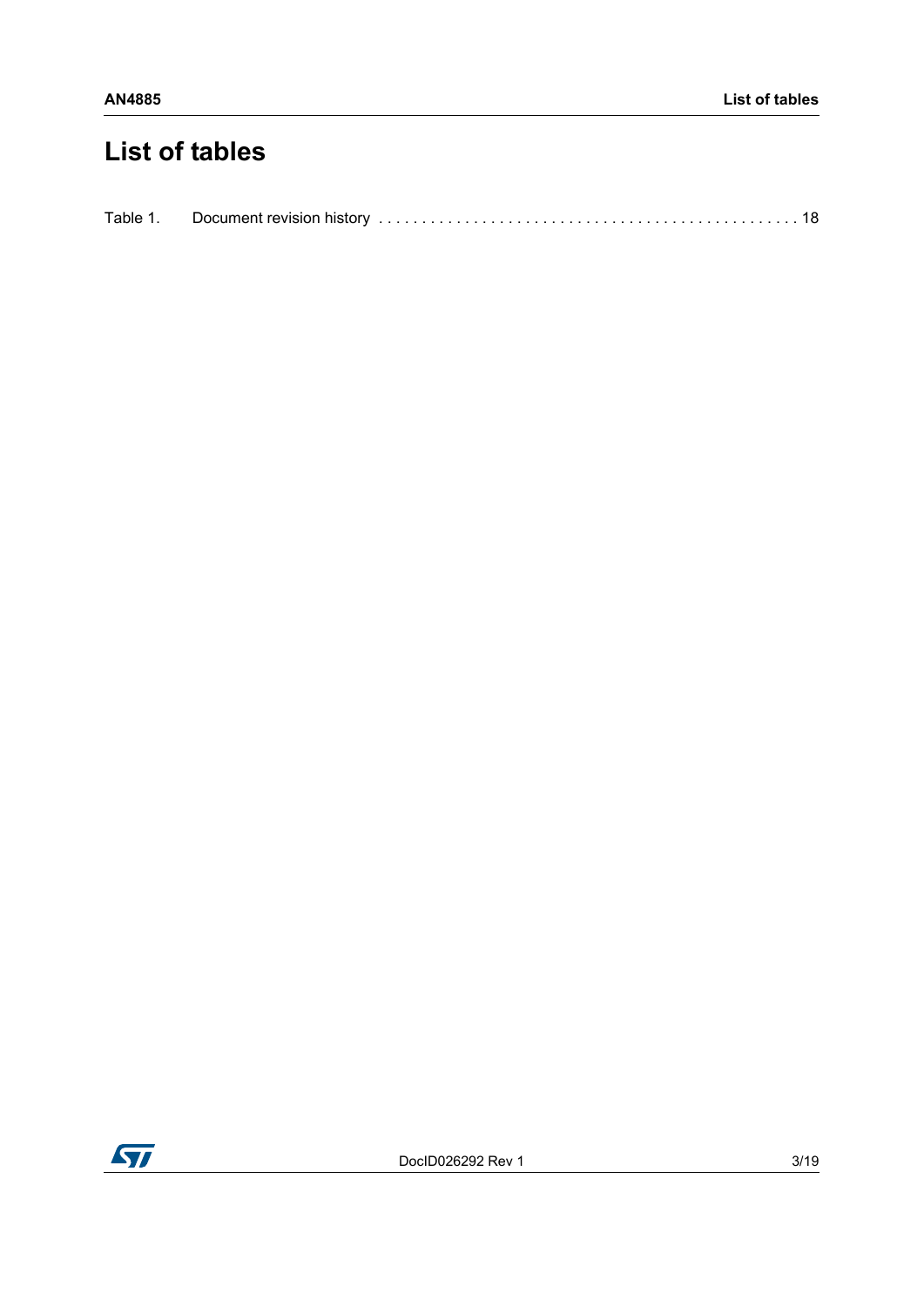# **List of figures**

| Figure 1. |  |
|-----------|--|
| Figure 2. |  |
| Figure 3. |  |
| Figure 4. |  |
| Figure 5. |  |
| Figure 6. |  |
| Figure 7. |  |
| Figure 8. |  |
| Figure 9. |  |

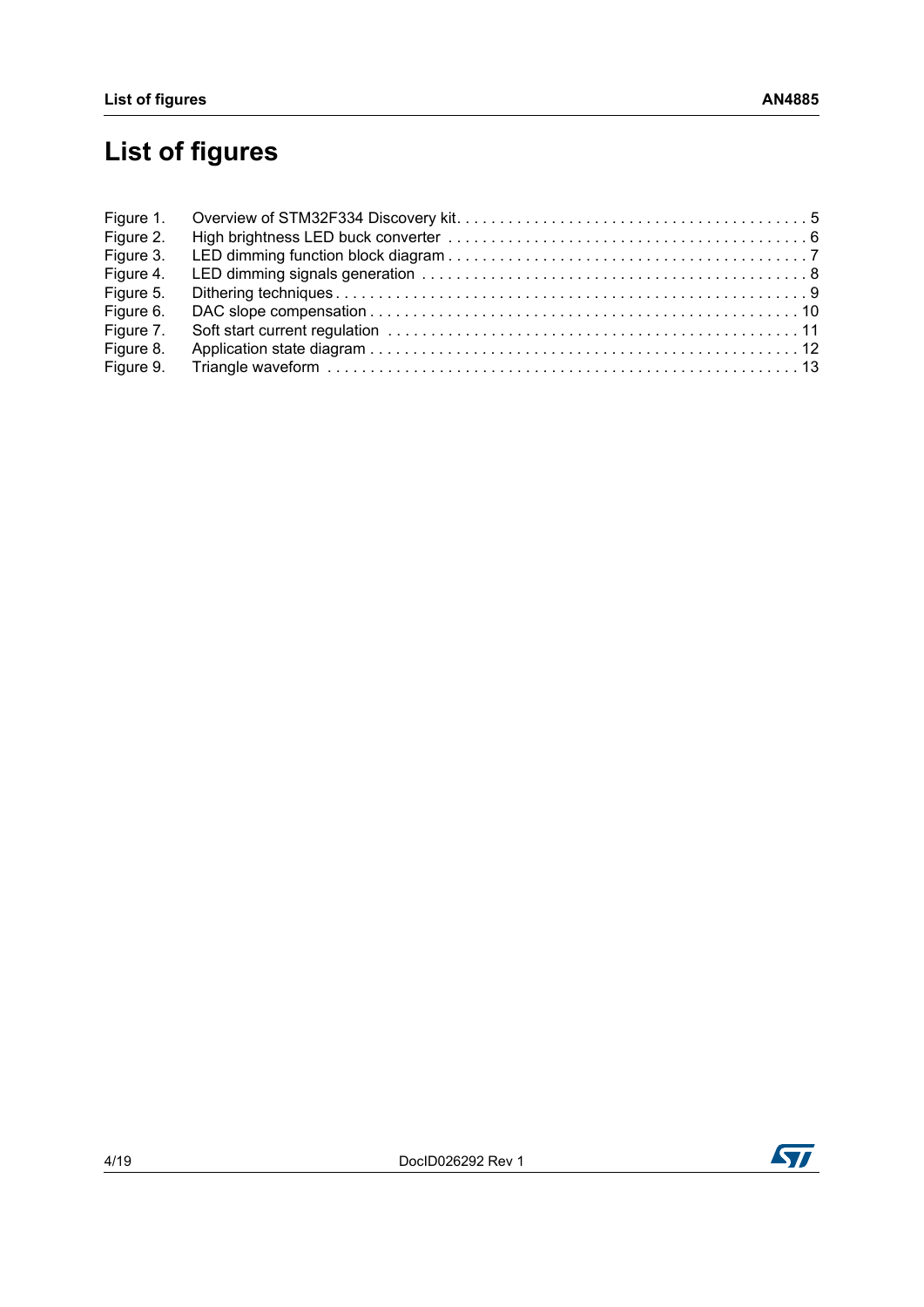## <span id="page-4-0"></span>**1 Application description**

### <span id="page-4-1"></span>**1.1 Hardware required**

This application uses STM32F334 Discovery kit on-board high brightness LED (LD7), 4 signal LEDs (LD3 to LD6) and the User push-button B1. No additional components are required.

*Note: This example and its hardware are totally independent of buck/boost DC/DC converter described in another document.*

## <span id="page-4-2"></span>**1.2 Hardware settings of the STM32F334 Discovery kit**

The Idd jumper JP3 must be fitted and all SBx solder bridges set in their initial factory configuration.

See STM32F334 Discovery kit user manual for further information related to hardware.

## <span id="page-4-3"></span>**1.3 Application schematics**

*[Figure](#page-4-4) 1* shows the description of STM32F334 Discovery kit hardware.

<span id="page-4-4"></span>





DocID026292 Rev 1 5/[19](#page-18-0)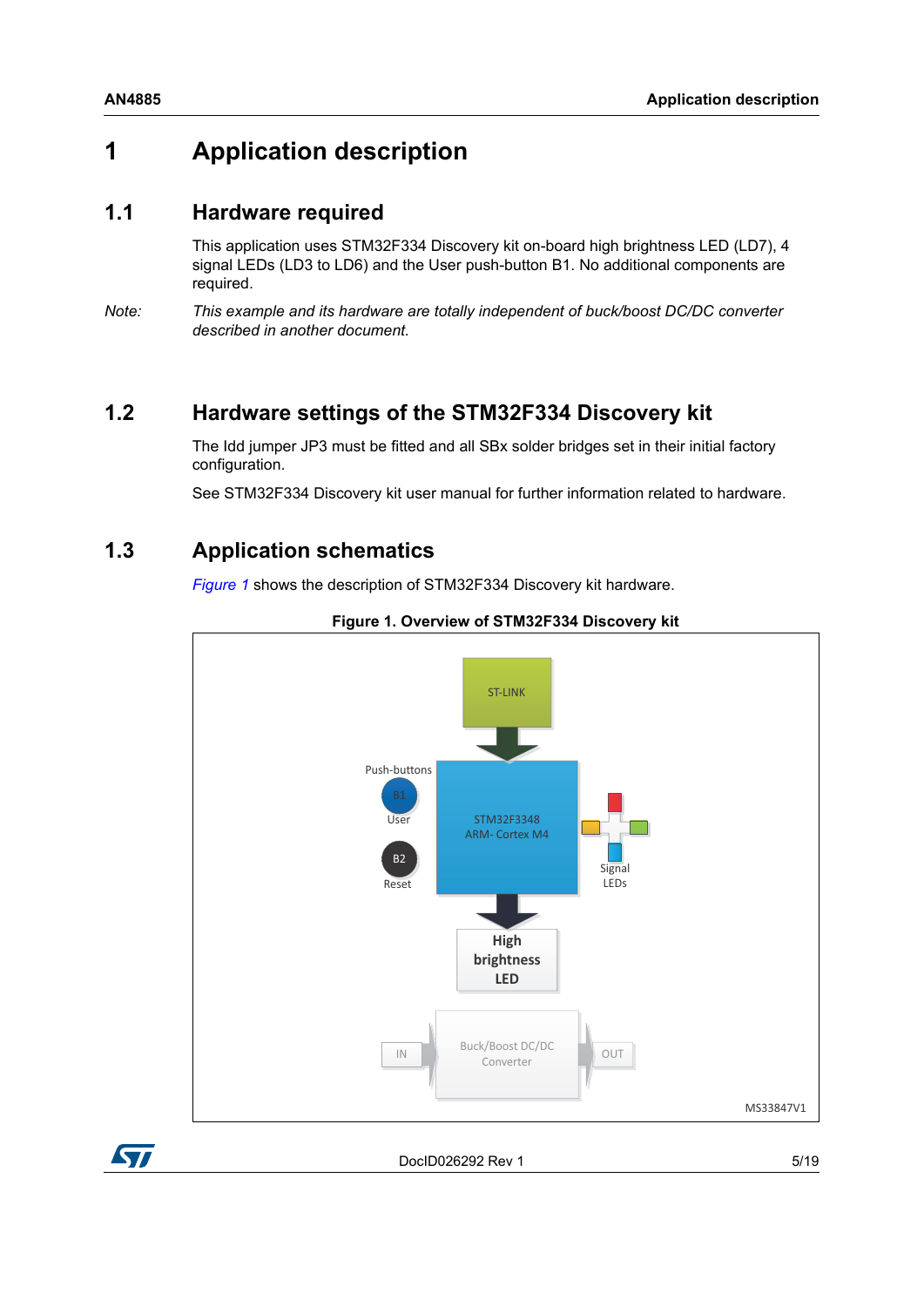## <span id="page-5-0"></span>**1.4 Application principles**

#### <span id="page-5-1"></span>**1.4.1 Overview**

The STM32F334 Discovery kit embeds the minimum components required to implement the LED dimming function. All the other needed functions are managed by the STM32F334xx microcontroller thanks to its embedded features: the LED current sense measurement and comparison with the target current is done with the internal comparator. The PWM generation to drive the power MOSFET and the current mode control is managed by internal high-resolution timer.

There are several modes available driving the high brightness LED:

- Automatic dimmer: This mode scans the entire brightness range.
- Flash mode: The high brightness LED is turned ON with a 10Hz frequency at full power  $(t_{ON} = 20 \text{ ms}, t_{OFF} = 80 \text{ ms}).$
- Manual dimmer: The brightness can be adjusted manually by continuing to hold down push button B1 and it can be increased or decreased successively.

*Note: For safety reasons, the maximum high brightness LED forward current has been limited by software to 250 mA and an optical cube-shaped protection has been placed over the LED. Do not override this current limitation and do not remove the optical protection while the LED is operating. These precautions must be taken due to the high luminous flux emitted by the high brightness LED. Do not expose your eyes to direct light.* 

#### <span id="page-5-2"></span>**1.4.2 High brightness LED dimming**

*[Figure](#page-6-0) 3* shows the high brightness LED dimming block diagram and the different microcontroller resources used in this application.

One of the high-resolution timer outputs is connected to the power control MOSFET driving the high brightness LED. This unit uses an inverter buck converter topology and includes an inductor connected serially between the MOSFET drain pin and the high brightness LED. A sense resistor (R SENSE) is connected to the MOSFET source pin and this voltage level is fed back to the internal comparator COMP4 (PB0). The electrical scheme is shown in *[Figure](#page-5-3) 2*.

<span id="page-5-3"></span>

**Figure 2. High brightness LED buck converter**

6/[19](#page-18-0) DocID026292 Rev 1

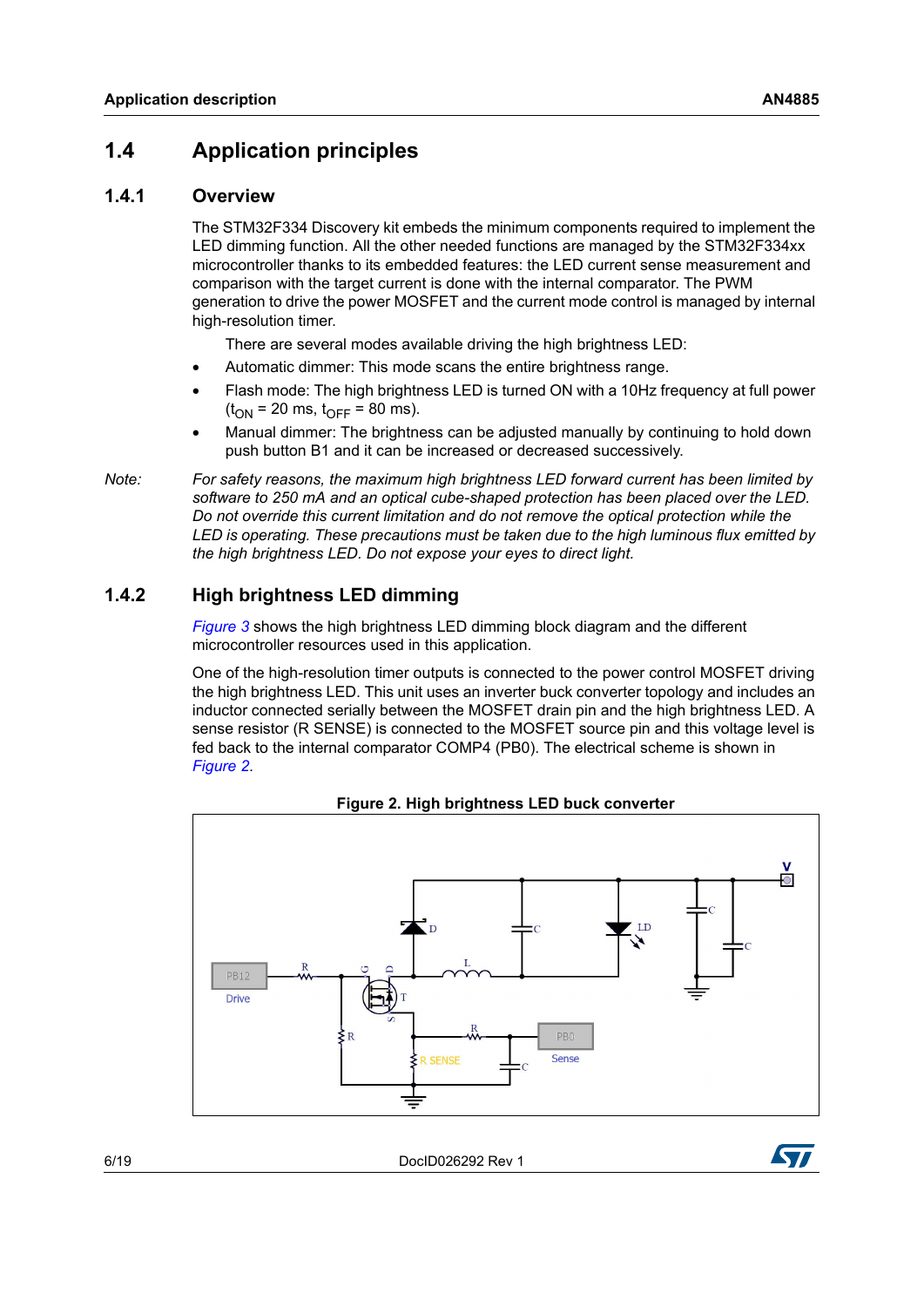This voltage is the image of the high brightness LED forward current.

The second input of COMP4 is driven by the DAC peripheral that provides the threshold level controlling the LED forward current.

A DMA channel is used to service all DAC channel DMA requests. Finally, the comparator output is then connected to the high-resolution timer to trigger and turns off the PWM generation once the current level is reached through the R SENSE resistor level voltage.

<span id="page-6-0"></span>

**Figure 3. LED dimming function block diagram**

The high-resolution timer is set to have a PWM frequency of 250kHz then the high brightness LED is driven for a maximum period of 4 µs. At the LED ignition, this time is lengthened for the first pulse as the current starts flowing.

When the high-resolution timer switches the high brightness LED ON via the power control transistor, the forward current increases through the LED until it reaches its maximum value of 250 mA detected on the comparator by the way of R SENSE resistor level. The high brightness LED is then turned OFF. The LED brightness is adjusted proportionally to the number of pulses delivered by the high-resolution timer. The dimming function is achieved by alternating pulses of 250mA current controlled (250kHz PWM), and sequences with no current (the MOSFET is no more driven). To prevent any flickering effect that the human eye would be able to detect, the driven pulses are repeated in a burst mode at a frequency equal to 400 Hz.

 *[Figure](#page-7-1) 4* shows the waveforms output by the high-resolution timer and the R SENSE voltage feedback to the microcontroller. The current across the high brightness LED is also represented. The brightness of the LED is proportional with the increase in forward conduction current. As soon as the comparator threshold has been reached, the high brightness LED current is regulated at the average value corresponding to  $I_{\text{I}}_{\text{E}}$  typical value. The dimming is performed at constant current (CC) also called current-mode control (CMC) and the LED is directly driven by the power supply. This technique prevents for any

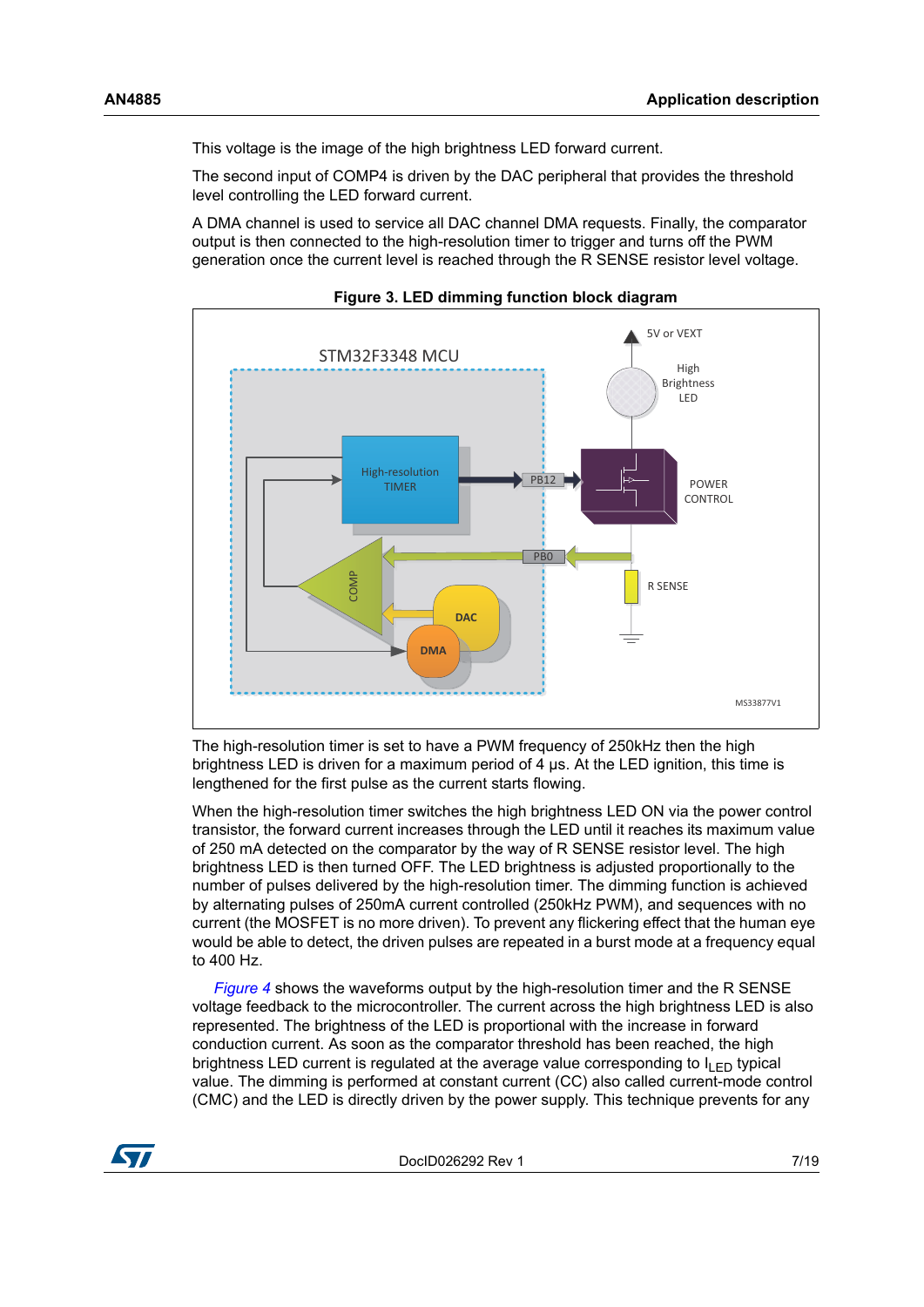<span id="page-7-1"></span>change in color temperature that can be observed with variations in the LED forward current and is a key point for dimming applications.



**Figure 4. LED dimming signals generation**

#### <span id="page-7-0"></span>**1.4.3 Anti-flicker with dithering techniques**

In this demonstration, an automatic dimmer mode is available where the high brightness LED is driven from the minimum brightness till its maximum. This allows scanning the entire brightness range of the LED. This mode is performed by using some advanced techniques such as the dither sequences. As the high brightness LED is driven using a current-mode control, the PWM duty cycle is controlled automatically so that the high-resolution timer output, and consequently the LED itself, shuts down only since the LED current level goes over the internal comparator threshold. As soon as the high brightness LED is turned ON, the high-resolution timer output remains high until the necessary LED current is achieved. If the high brightness LED must be controlled with the minimum luminous flux, only 1 pulse is applied and repeated each 2.5ms  $(t = 1/400)$  at every burst period. However, this only pulse can be perceived by the human eye and the minimum amount of brightness cannot be reduced in that case.

Therefore a method has been introduced in this demonstration that makes use of the dither generation scheme. Instead of setting ON the high brightness LED at each burst sequence, the command can vary according to the amount of desired luminous flux and add some extra ON states during the periodic LED ignitions.

This technique consists of different sequences and patterns that are scheduled in each of the 8 repetitive burst periods. This design flexibility can be achieved with the features of the

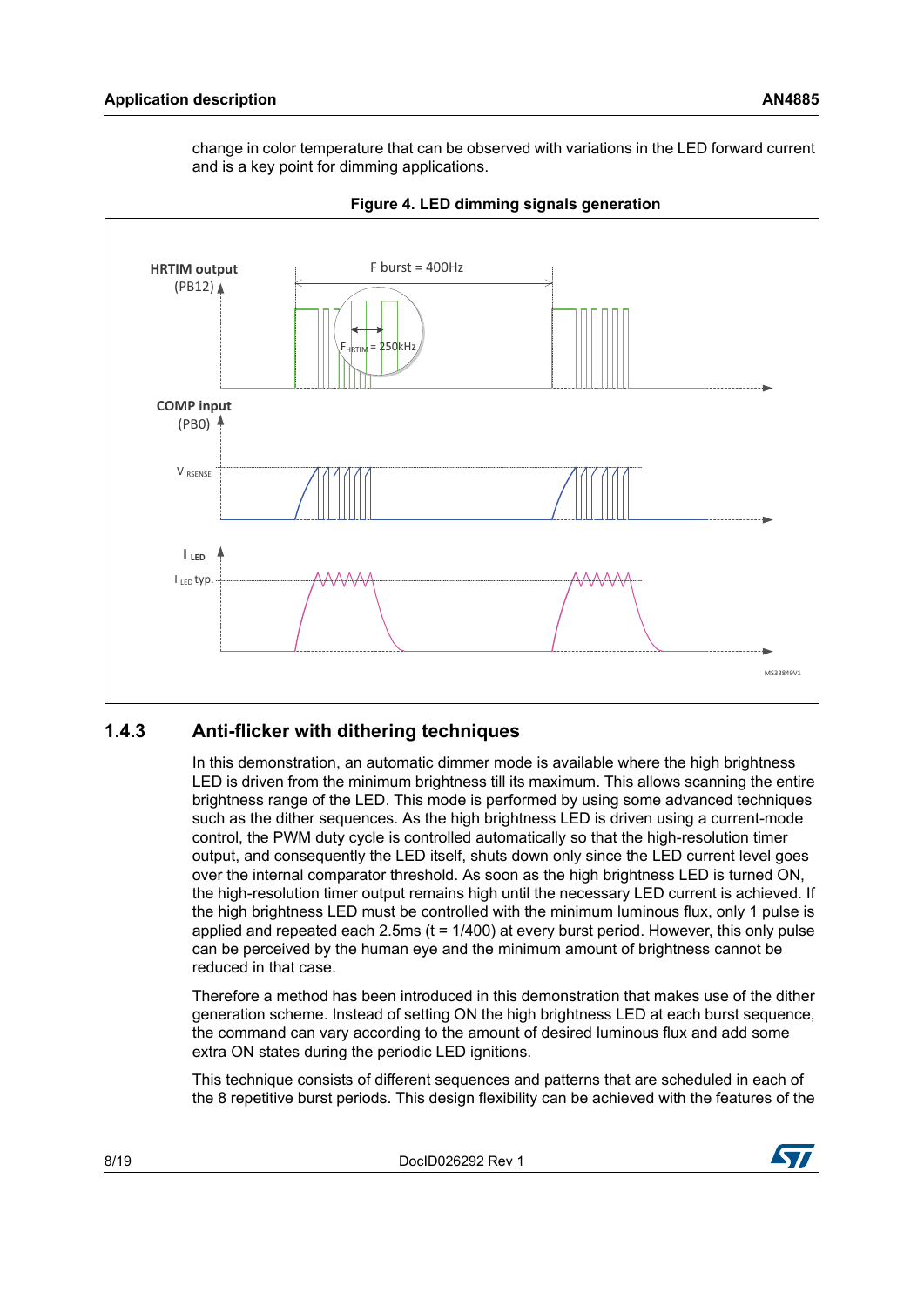embedded high-resolution timer of STM32F334xx device. The diagram below shows how the brightness can be set gradually according to different dither patterns. This method is used for the lowest brightness range but also during the automatic dimming mode. In this first operating range, this allows dimming for the LED at the minimum brightness and for all other cases to eliminate any flickering effect during the fast dimming of the LED where transitions can be visible.

<span id="page-8-1"></span>The burst frequency is 400Hz. If the dither patterns are repeated for each of the 8 burst periods, a new dither sequence can be applied every 20ms and repeated indefinitely for constant current settings. This 20ms value is still suitable to prevent any eye flicker perception.



**Figure 5. Dithering techniques**

#### <span id="page-8-0"></span>**1.4.4 Slope compensation**

By using a current-mode buck converter topology, the energy applied into the inductor at every PWM pulse is converted through the R SENSE resistor and fed back to the microcontroller as a current regulation control loop. This voltage level is directly connected to one comparator input when the other input is fed by the DAC peripheral which is able to deliver a linear ramp which creates slope compensation.

Drawback of the current-mode convert is subharmonic oscillation that can be observed if the PWM duty cycles applied in the switching frequency are greater than 50 per cent. Indeed, the waveform expected for the steady state of the inductor current is perfectly triangular. Actually, the necessary duty cycle controlled by the PWM to energize the inductor can exceed 50 per cent. A way to limit subharmonic oscillation is then to introduce slope compensation using the DAC peripheral, here dedicated to this task. The DAC output signal

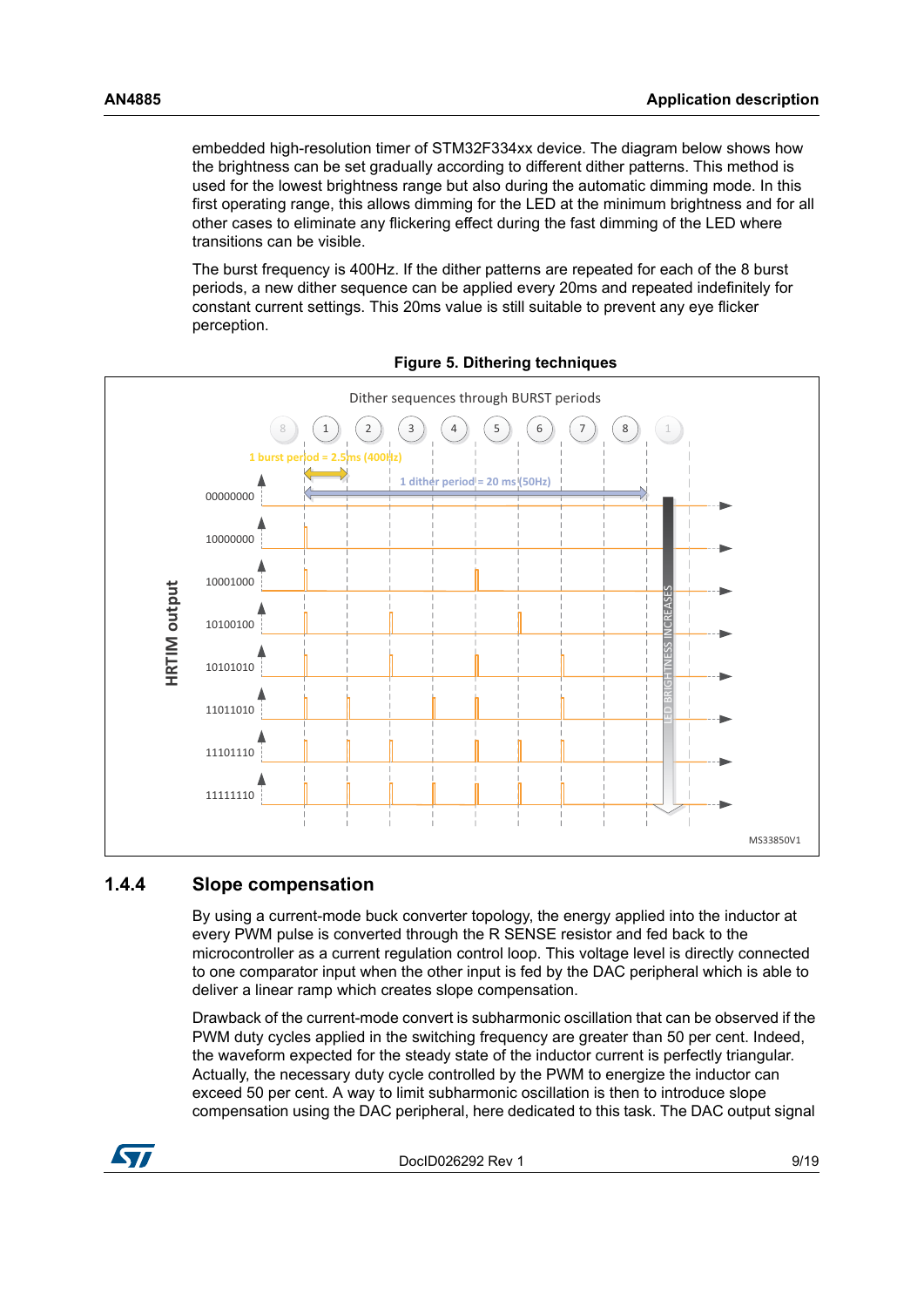delivers a linear ramp set synchronously with the high-resolution timer events at different scheduled times. These points are represented on the figure below as repetition period event REP and compare events CMP1 to CMP4. By injecting slope compensation in the current loop, the stability is recovered for all values of the duty cycles. The subharmonic oscillation may result in a PWM switching frequency degradation that can reach one half of the initial switching frequency and would interfere with LED current regulation.

<span id="page-9-1"></span>



#### <span id="page-9-0"></span>**1.4.5 High brightness LED current regulation soft start**

Another technique implemented in this automatic dimmer demonstration is to start and stop the LED with a progressive current threshold adjustment in the regulation control loop. This allows control of the LED with the very minimum forward current, thereby dimming the LED much more efficiently. By looking at the yellow first pulse emitted during a single burst period, it takes some time (t2) for the high brightness LED current to achieve its target value as it first starts from zero. This time t2 is relatively longer than the high-resolution timer base time, and can be evaluated approximately to 2 or 3 timer periods maximum. This means that if the LED has to be driven with only one single pulse, it's necessary to wait until the current rises up to the regulation value corresponding to t2 time. The soft start current regulation shortens the time required to establish the current regulation by progressively setting the current thresholds with the DAC peripheral across the period and triggering the PWM off at I start x value. For instance, for the first 250 burst periods, the current threshold values may start from zero and increment until they reach the typical current value. The result is a lower amount of global light energy during the start of the LED ON sequence until the thresholds achieve their nominal values corresponding to I typical for the high brightness LED forward current. This is explained on the figure below.

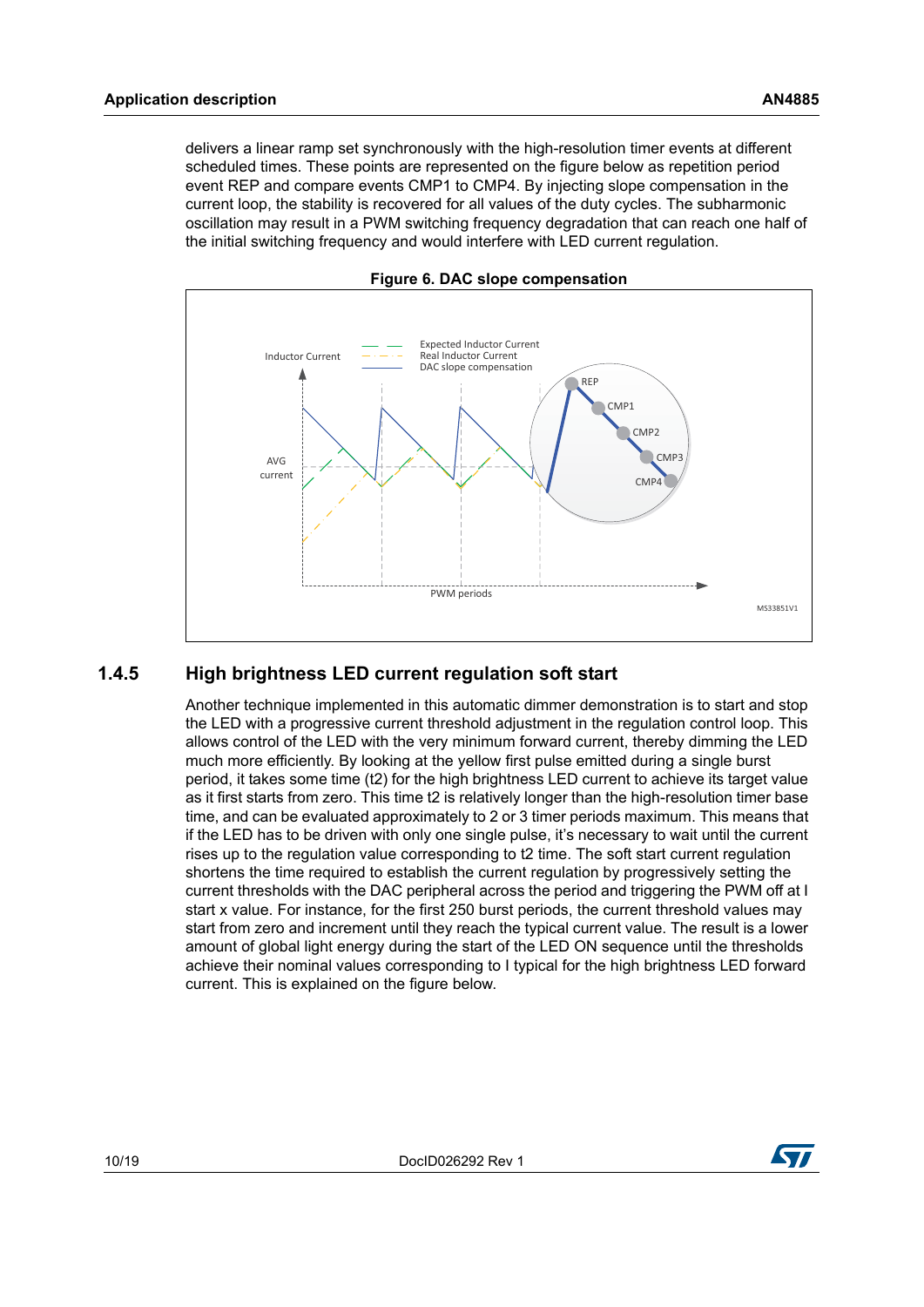<span id="page-10-1"></span>

**Figure 7. Soft start current regulation**

#### <span id="page-10-0"></span>**1.4.6 Getting started with the application**

The application needs to be connected to a PC thanks to a mini-B USB connector on the STM32F334 Discovery kit side.

As soon as the application is power supplied, all signal LEDs (LD3 to LD6) are lit one by one and the high brightness LED is not controlled (OFF state). In that state, the triangle waveform generation is performed (see the description below).

As soon as the user button B1 is pressed, the application enters automatic dimmer mode that covers the entire brightness range with the features explained above. The red LED LD3 is ON when the brightness increases whereas the blue LED LD6 is ON when the brightness decreases.

If the user button B1 is pressed again, then the application enters flash mode. Leds LD4 and LD5 (orange and green) are toggling at the flash rate. The high brightness LED is switched ON and OFF at the frequency of 10Hz and the brightness is set at its maximum.

By pressing again B1, the application comes back to the OFF state with the high brightness LED OFF and LD3 to LD6 periodically lit.

At any time, the user can switch the application into manual dimmer where the LED brightness can be set manually by maintaining the user button pressed for more than one second. The LED brightness first starts to increase from zero to maximum when LD3 (red) is turned ON. When the brightness reaches the maximum value then LD3 toggles to show maximum brightness achieved. If a second and long push onto the user button is performed, then the manual dimmer is active for decreasing the LED brightness and LD6 (blue) is turned ON. When the brightness reaches the minimum value then LD6 toggles to show minimum brightness achieved. To exit the manual dimmer, quickly press the user button and the application returns to high brightness LED OFF state. The figure below describes and summarizes all possible sequences.

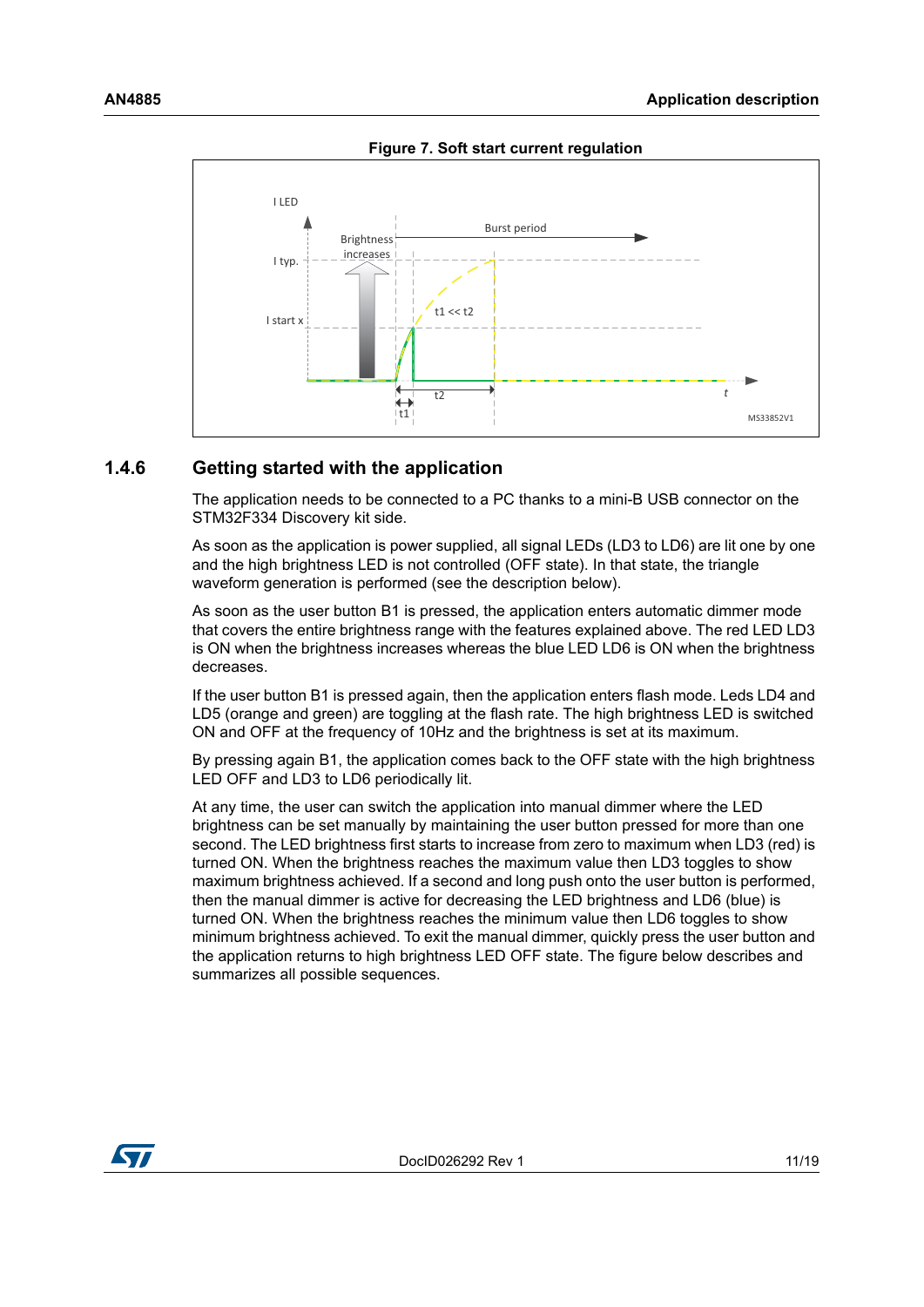<span id="page-11-1"></span>

#### <span id="page-11-0"></span>**1.4.7 Triangle waveform generation**

The triangle waveform generation is an example performed in parallel of the high brightness LED demonstration that uses features of the high-resolution timer. Anyway, there is no interaction between these two examples except that the triangle waveform generation can be observed at a specific state of the execution software.

If the demonstration software remains in STATE OFF, a triangular waveform is generated on TP3. The difference between the positive slope and the negative slope of the triangle aims to show the benefit of the HRTIM high-resolution (refer to *[Figure](#page-12-0) 9*).

In this example, the objective is to generate a triangular waveform, with a frequency of 25Hz and an amplitude of around 600mV (from Vmin=400mV to Vmax=1V).

The HRTIM channel D1 is programmed to output a 2MHz PWM on the STM32F334xx PB14 port. This PWM is filtered externally, through a RC filter (R32 and C23), to get the 25Hz triangular signal.

In order to observe the high-resolution benefit, the positive slope of the triangle is generated without using the high-resolution of the HRTIM (this corresponds to what could be achieved with the TIM1 timer for example), while the negative slope is generated using the highresolution.

The HRTIM is fed with a 144MHz clock, but the analog delays embedded in the HRTIM allow to reach an equivalent clock frequency of  $144$ MHz  $\times$  32 = 4.608Ghz.

Considering a PWM at 2MHz with a duty cycle range from 0 to 100%, this gives 72 levels without the high-resolution (equivalent to a 6-bit resolution Digital to Analog converter), and 2304 levels with the high-resolution (equivalent to a 11-bit Digital to Analog converter).

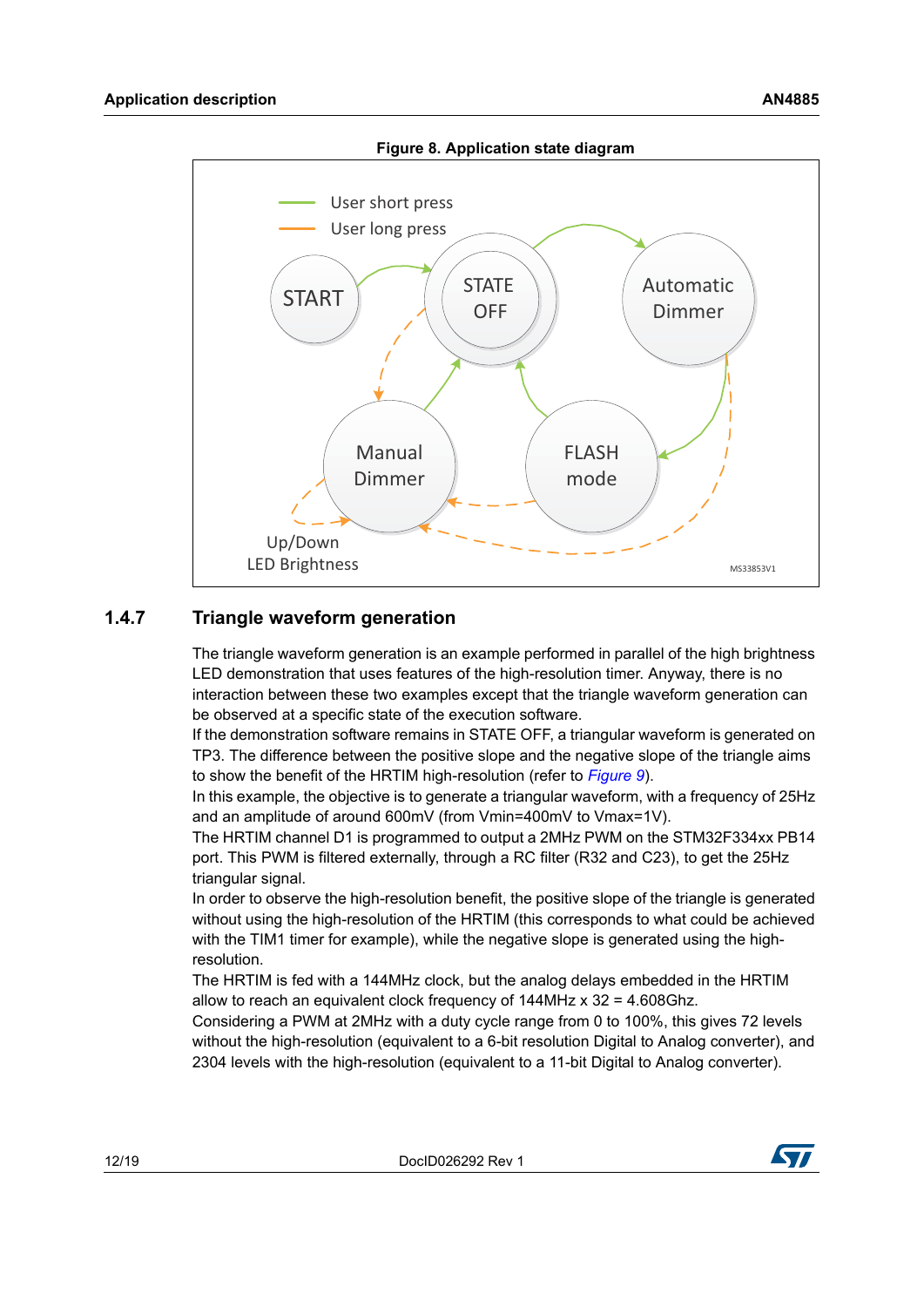In our example, as the supply is 3.3V (full duty cycle range of the PWM), the ramp from 400mV to 1V is generated from 13 steps without the high-resolution, and 418 steps with the high-resolution.

<span id="page-12-0"></span>

**Figure 9. Triangle waveform**

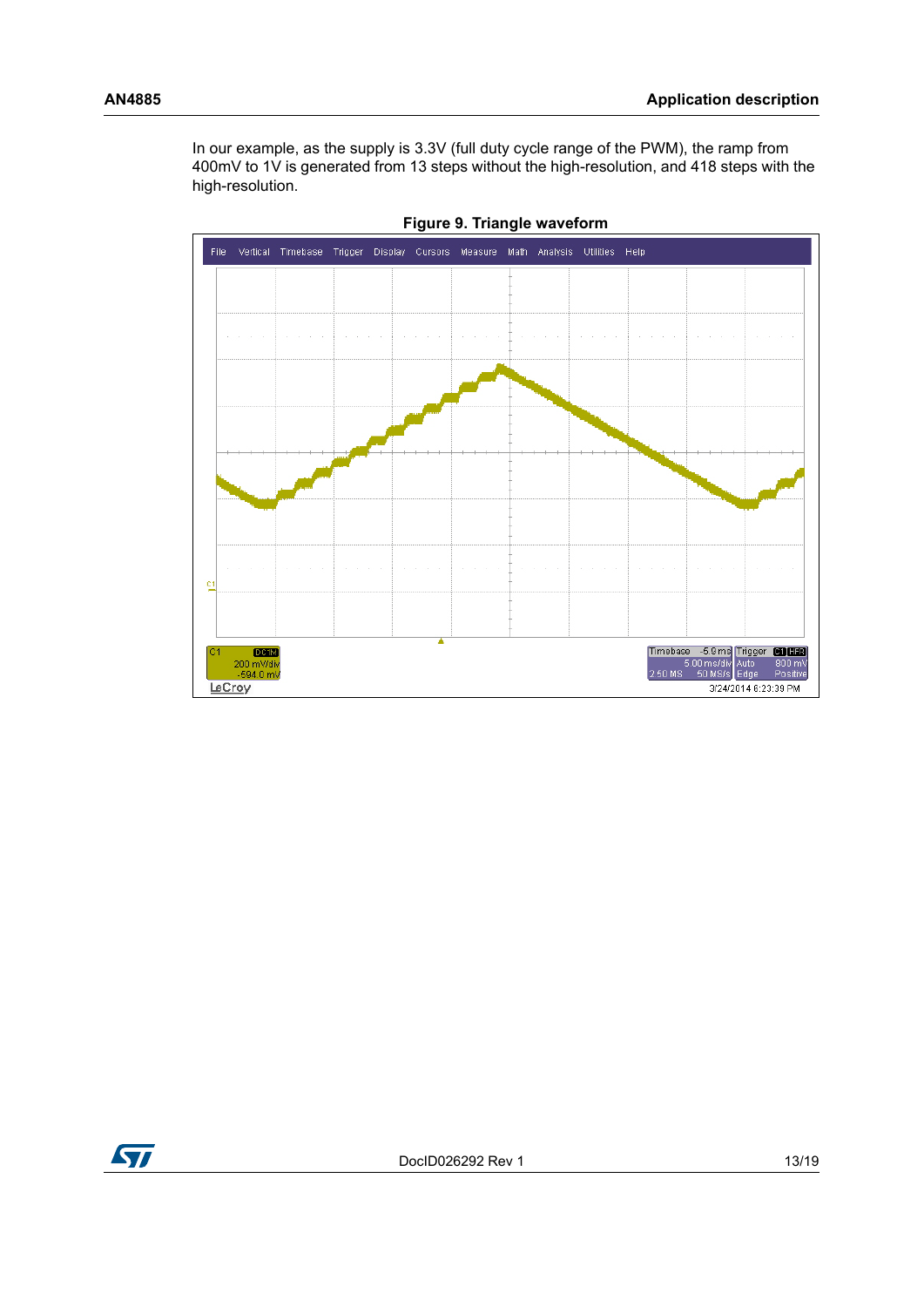## <span id="page-13-0"></span>**2 Software description**

### <span id="page-13-1"></span>**2.1 STM32F334xx peripherals used by the application**

This application example uses the following STM32F334xx peripherals with the settings described below:

#### **GPIOs**

Some of the GPIOs are needed to connect the User push-button B1 and the 4 signal LEDs used for different features in demonstration modes display.

- PB6 to PB9 set as output GPIOs to drive the signal LEDs
- PA0 set as input GPIO and connected to the User push-button B1

#### **DMA**

The STM32F334xx DMA channel 5 is configured to update the DAC output and generate the slope compensation curve on the internal comparator COMP4 minus input, as described in section 1.4.4. The DMA requests are generated by HRTIM following events: REP (repetition period), CMP1 (Compare event 1), CMP2, CMP3 and CMP4. The curve is built from 5 points stored in the CurrentSenseTab[] array in RAM. A DMA transfer from the RAM to the DAC 12-bit right-aligned data holding register is triggered on each HRTIM event.

*Note: In order to compensate the DAC output settling time, the top of the curve is synchronized with the CMP4 event instead of the PER event.*

> DMA Channel 5 is configured to interact with DAC channel 1 peripheral. It provides highspeed transfer between the memory and the DAC peripheral. Base address of the memory is set to CurrentSenseTab[] array. Its buffer size is 5-word long and contains the values of current thresholds that will be used for linear ramp generation (slope compensation). The five DMA parameters are set into HRTIM DMA configuration such as REP (repetition period), CMP1 to CMP4 (Compare events 1 to 4). DMA mode is circular and the values are automatically reloaded.

#### **DAC**

DAC Channel 1 is configured as a 12-bit digital-to-analog converter. Data from CurrentSenseTab[] array are converted to deliver a variable voltage to the comparator 4 input.

#### **COMP4**

The comparator is used to make the comparison between the voltage present on the R SENSE resistor (image of the high brightness LED current) and the current thresholds set by the DAC peripheral in slope compensation. The comparator COMP4 inverting input is connected to DAC1\_CH1 while the COMP4 non inverting input is connected to PB0 where R SENSE resistor is present.

The comparator output is not used externally but rerouted as an external event source 2 to the HRTIM high-resolution timer. The output polarity of COMP4 is not inverted.

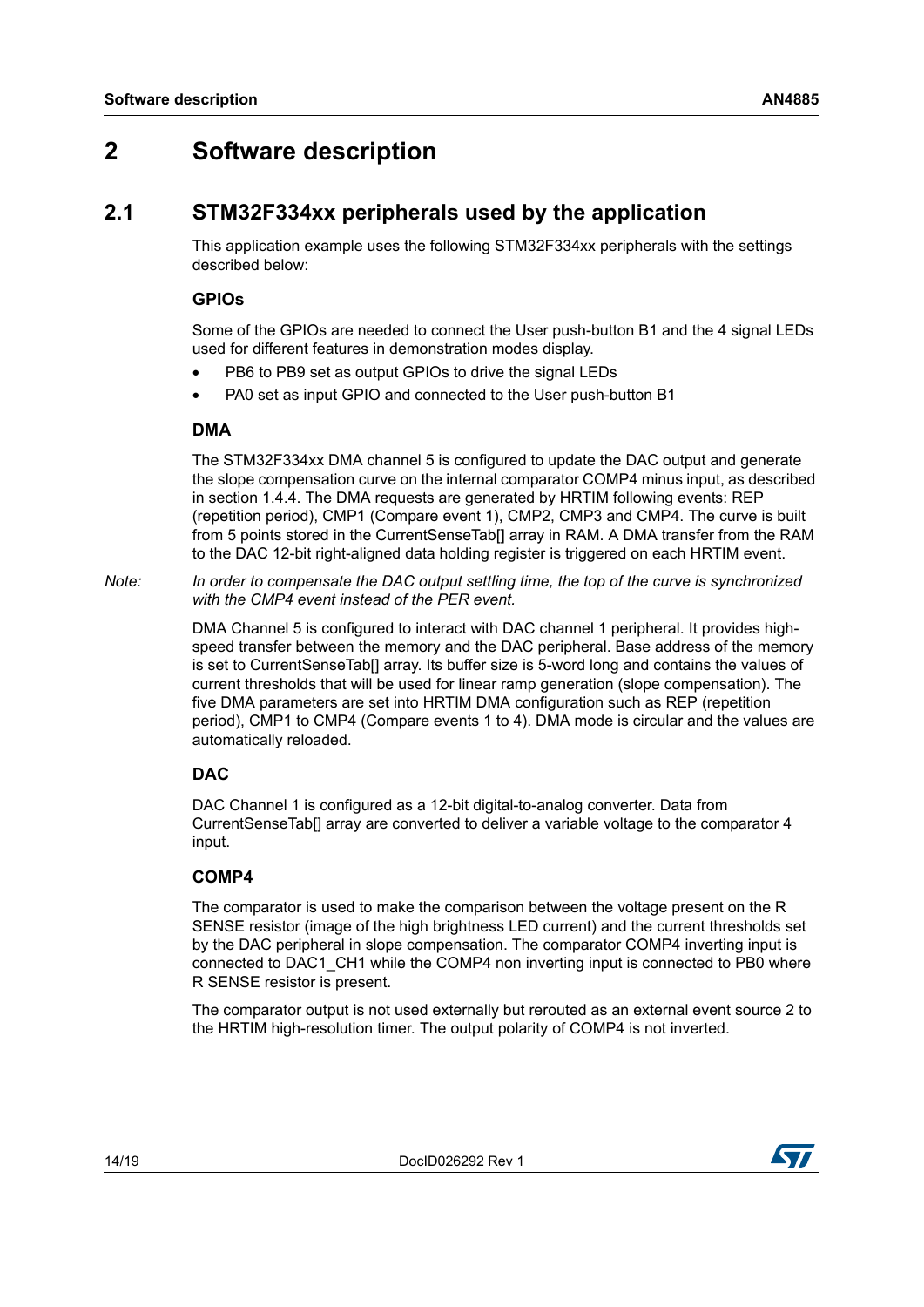#### **HRTIM High-resolution timer**

The high-resolution timer is at the center of this application example as it has many interactions with other peripherals.

HRTIM configuration sets PB12 as HRTIM Timer C output. This pin is configured as an alternate function.

A HRTIM DLL calibration is performed at the beginning of HRTIM initialization function.

The HRTIM Timer C period is set to 4µs (250kHz). This imposes the switching frequency of the current mode controlled buck converter. The Timer C output 1 is configured to be set on the Timer C counter period event, and to be reset on the HRTIM external event number 2, which is configured to be connected to the comparator COMP4 output.

There are 5 main events used to interact with DMA and DAC that are REP (repetition period) and CMP1 to CMP4 events (compare1 to compare 4). REP event is aligned with Timer C period event and the other CMP1 to CMP4 events are distributed respectively at 20% period, 40% period, 60% period and 80% period. The DMA transactions are then synchronized with high-resolution timer.

The HRTIM operates in continuous burst mode. This means that one or more pulses are output followed by an idle period. The burst mode frequency is set to 400Hz according to the eye flicker detection and the different dimming techniques detailed above.

#### **Interrupts**

Some interrupts are managed in this application example as described below:

- Systick Handler(): Based on the system tick timer, this 1ms interrupt manages the delays used by the software.
- EXTI0\_IRQHandler(): This interrupt detects any activity present on the user pushbutton B1 and determine if this key is pressed for a short or long time. Following the cases statements, the application will access different menus. Each time the interrupt is serviced, the different modes are changed accordingly as described in *[Figure 8](#page-11-1)*.
- HRTIM1\_Master\_IRQHandler(): Interrupt manages the extra pulses determined by the dither sequences and occurs each burst period  $(t = 2.5 \text{ms})$ . A different set of data included in the dither table is scanned at each interrupt and defines if an extra pulse must be applied to the buck converter or not. The compare value of the HRTIM burst mode controller is updated accordingly. These data are rolling circularly every 8 burst periods to cover one full dither sequence.

For instance, the dither pattern to apply is "10100100":

Then each data rolls at every interrupt: 1=>0=>1=>0=>0=>1=>0=>0

...and loops back to the first value 1=>0=>1=>......etc...

A pattern duration or dither period is then 20 ms.

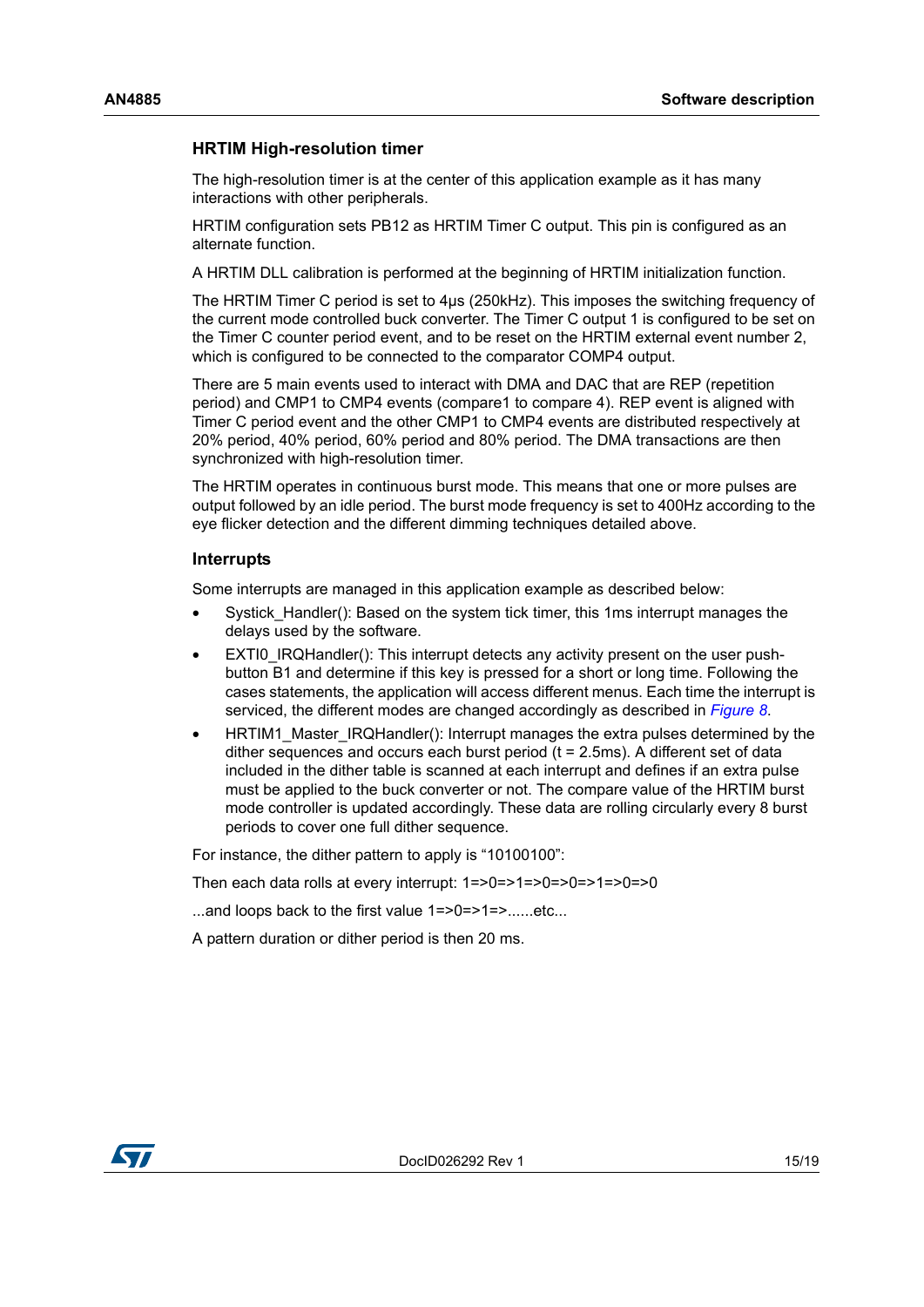## <span id="page-15-0"></span>**3 Ordering and product information**

The STM32F334 Discovery kit is a low-cost and easy-to-use development kit to quickly evaluate and start a development with an STM32F3 series microcontroller. Before installing and using the product, please accept the Evaluation Product License Agreement from http://www.st.com/epla. For more information on the STM32F334 Discovery board and for demonstration software, visit www.st.com/stm32f3discovery.

### <span id="page-15-1"></span>**3.1 Order code**

To order the STM32F334 Discovery kit, use the user code: STM32F3348-DISCO.

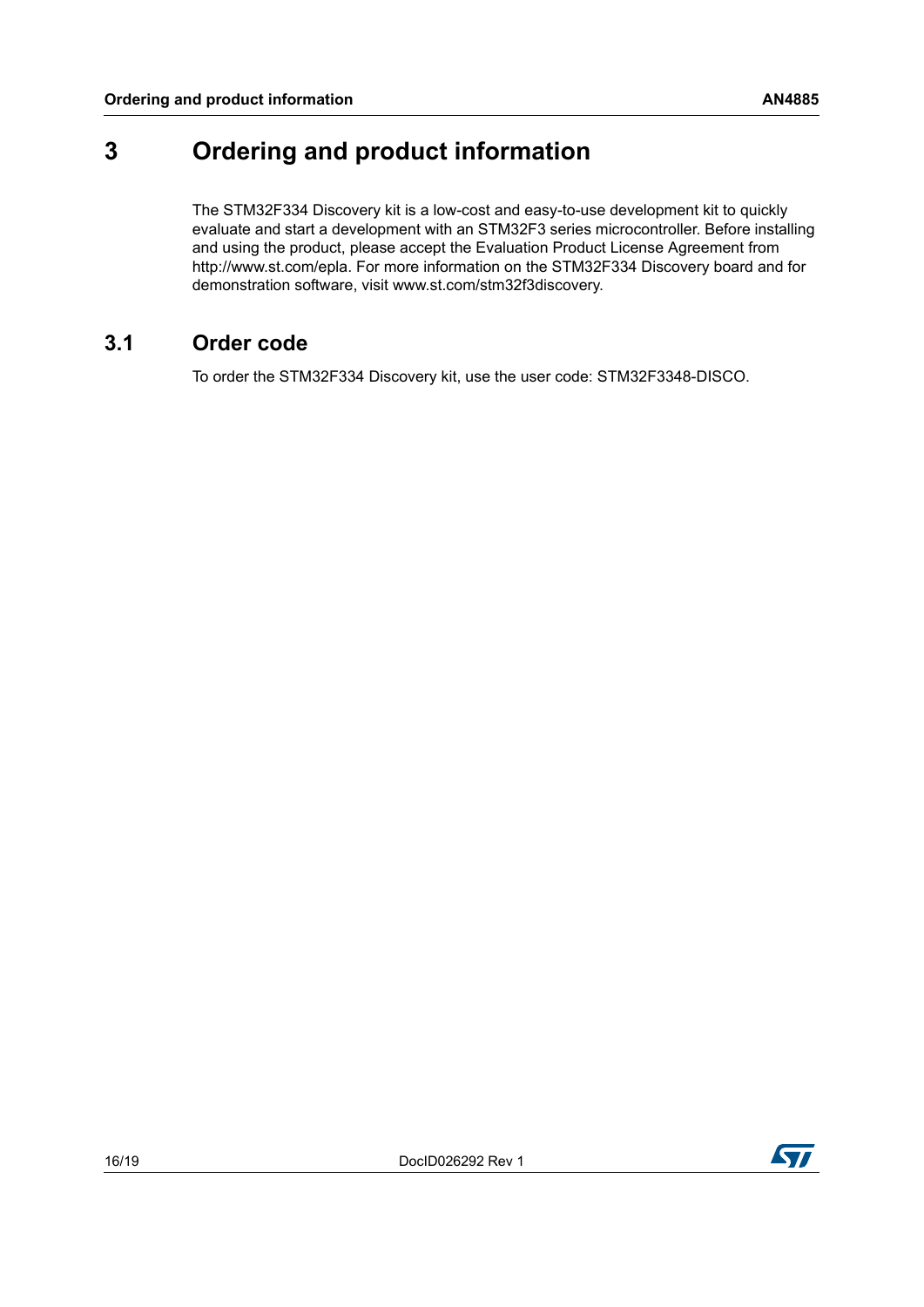## <span id="page-16-0"></span>**4 Conclusion**

LED lighting applications are overtaking classic incandescent or halogen lamp solutions as they require less and less energy with constantly increasing performance. For indoor as well as outdoor lighting solutions, they're now frequently used with full range dimming capability. There are several existing dimming techniques and especially the PWM dimming based shown here with the STM32F334 Discovery kit. This method prevents any change of the color in the LED during dimming and allows various brightness levels.

This example around the STM32F334xx advanced ARM®-based 32-bit MCUs shows one of the various capabilities that such a microcontroller can offer with a full set of peripherals and plethora of settings. The high-resolution timer is a model of the variety of available highperformance peripherals. It includes many configuration settings that make this application example possible with a minimum of external hardware and enhanced possibilities. These configurations have mainly been anticipated especially for application using power converters topology and their requirements.

This demonstration example is a starting point for other applications and highlights how the high-resolution timer can be configured in combination with other internal product resources. It can be easily reused for further developments and includes all minimum software sets to control the high-resolution timer interacting with associated peripherals.

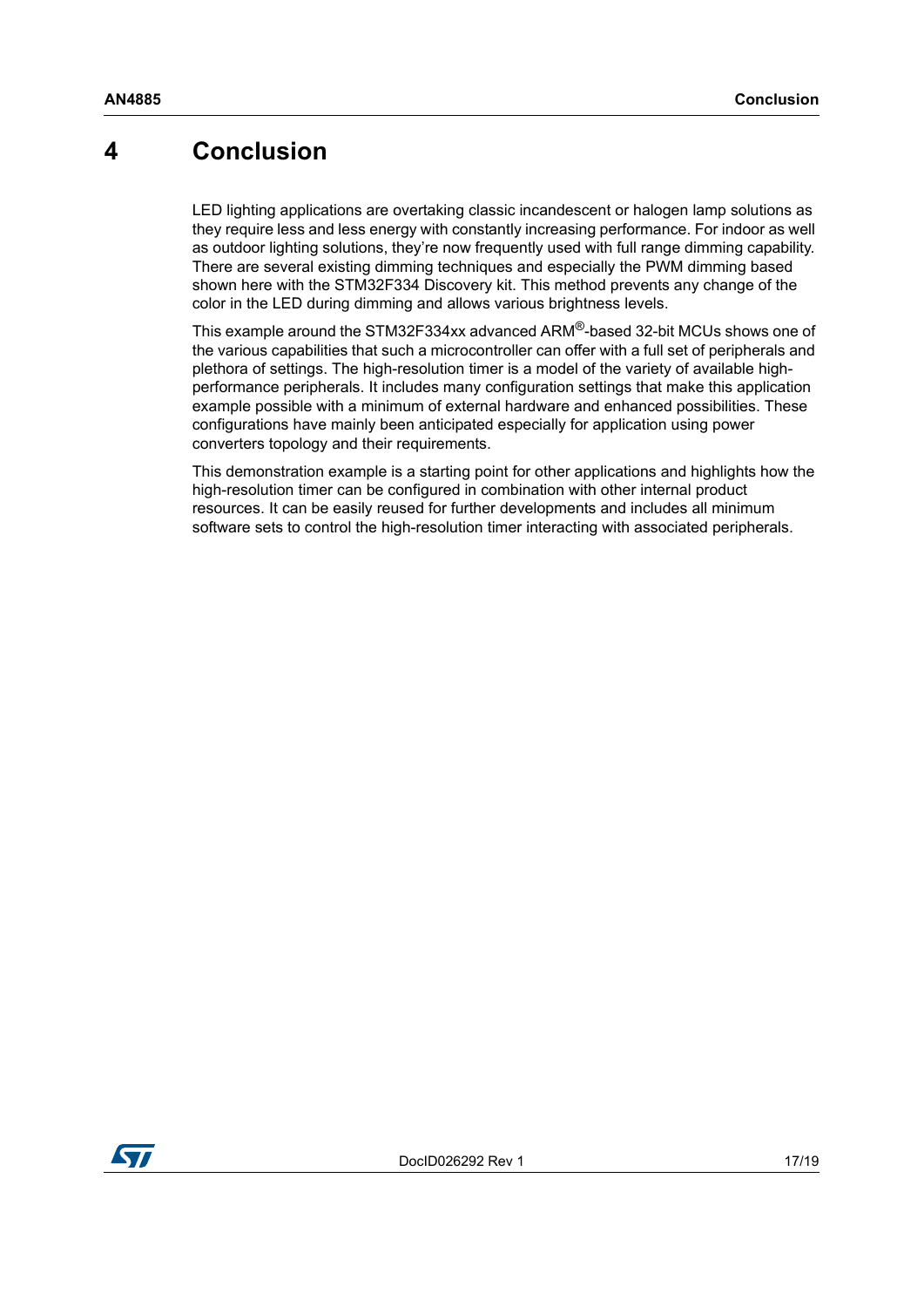## <span id="page-17-0"></span>**5 Revision history**

<span id="page-17-1"></span>

| <b>Date</b> | <b>Revision</b> | <b>Changes</b>   |
|-------------|-----------------|------------------|
| 19-Jun-2014 |                 | Initial release. |